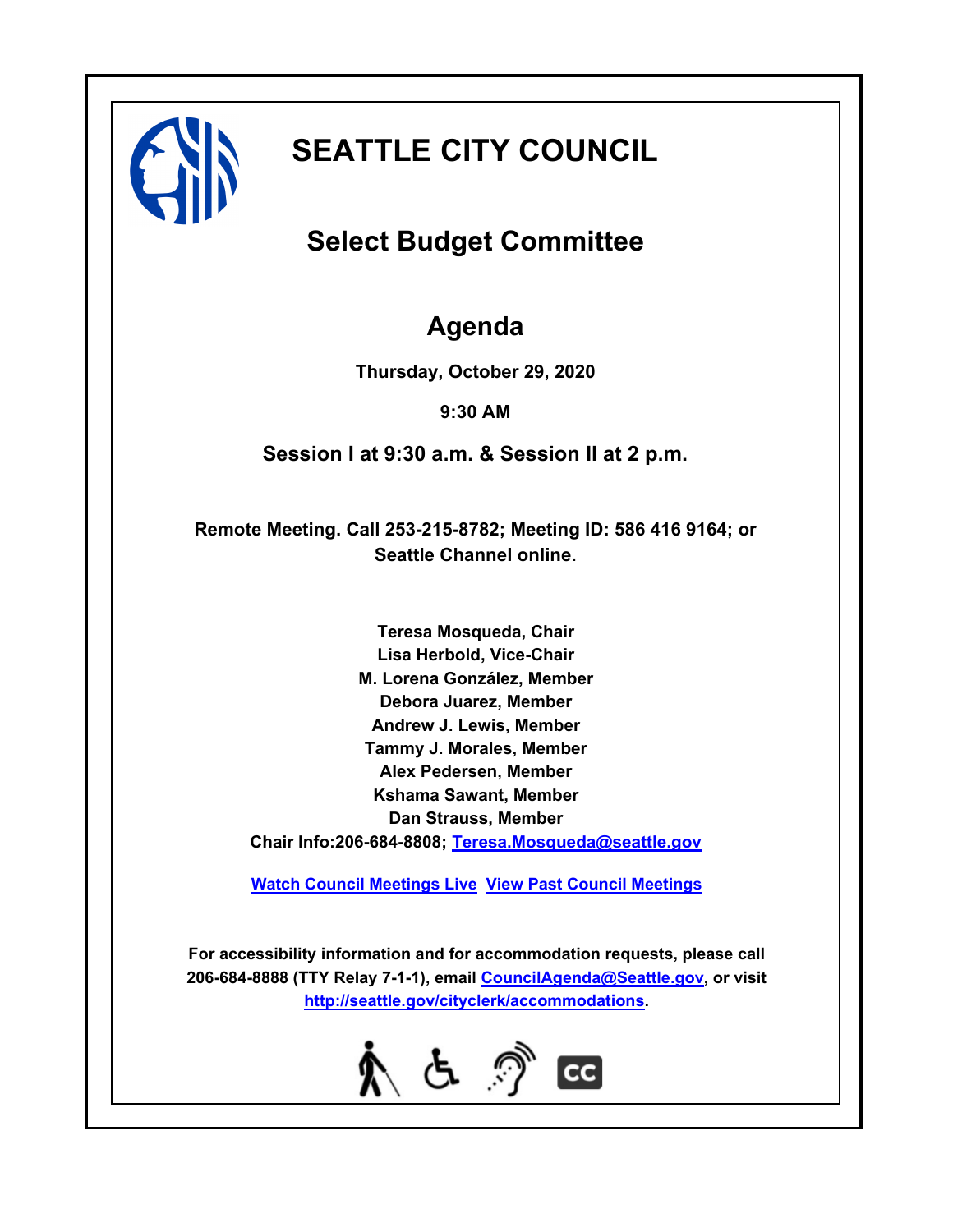### **SEATTLE CITY COUNCIL**

### **Select Budget Committee Agenda October 29, 2020 - 9:30 AM**

#### **Session I at 9:30 a.m. & Session II at 2 p.m.**

#### **Meeting Location:**

Remote Meeting. Call 253-215-8782; Meeting ID: 586 416 9164; or Seattle Channel online.

#### **Committee Website:**

http://www.seattle.gov/council/committees/budget

This meeting also constitutes a meeting of the City Council, provided that the meeting shall be conducted as a committee meeting under the Council Rules and Procedures, and Council action shall be limited to committee business.

*In-person attendance is currently prohibited per Washington State Governor's Proclamation No. 20-28.11, through November 9, 2020. Meeting participation is limited to access by telephone conference line and Seattle Channel online.*

> **Register online to speak during the Public Comment period at the 9:30 a.m. Select Budget Committee meeting at http://www.seattle.gov/council/committees/public-comment.**

**Online registration to speak at the Select Budget Committee meeting will begin two hours before the 9:30 a.m. meeting start time, and registration will end at the conclusion of the Public Comment period during the meeting. Speakers must be registered in order to be recognized by the Chair.**

**Submit written comments to Councilmembers at council@seattle.gov Sign-up to provide Public Comment at the meeting at http://www.seattle.gov/council/committees/public-comment Watch live streaming video of the meeting at http://www.seattle.gov/council/watch-council-live Listen to the meeting by calling the Council Chamber Listen Line at 253-215-8782 Meeting ID: 586 416 9164 One Tap Mobile No. US: +12532158782,,5864169164#**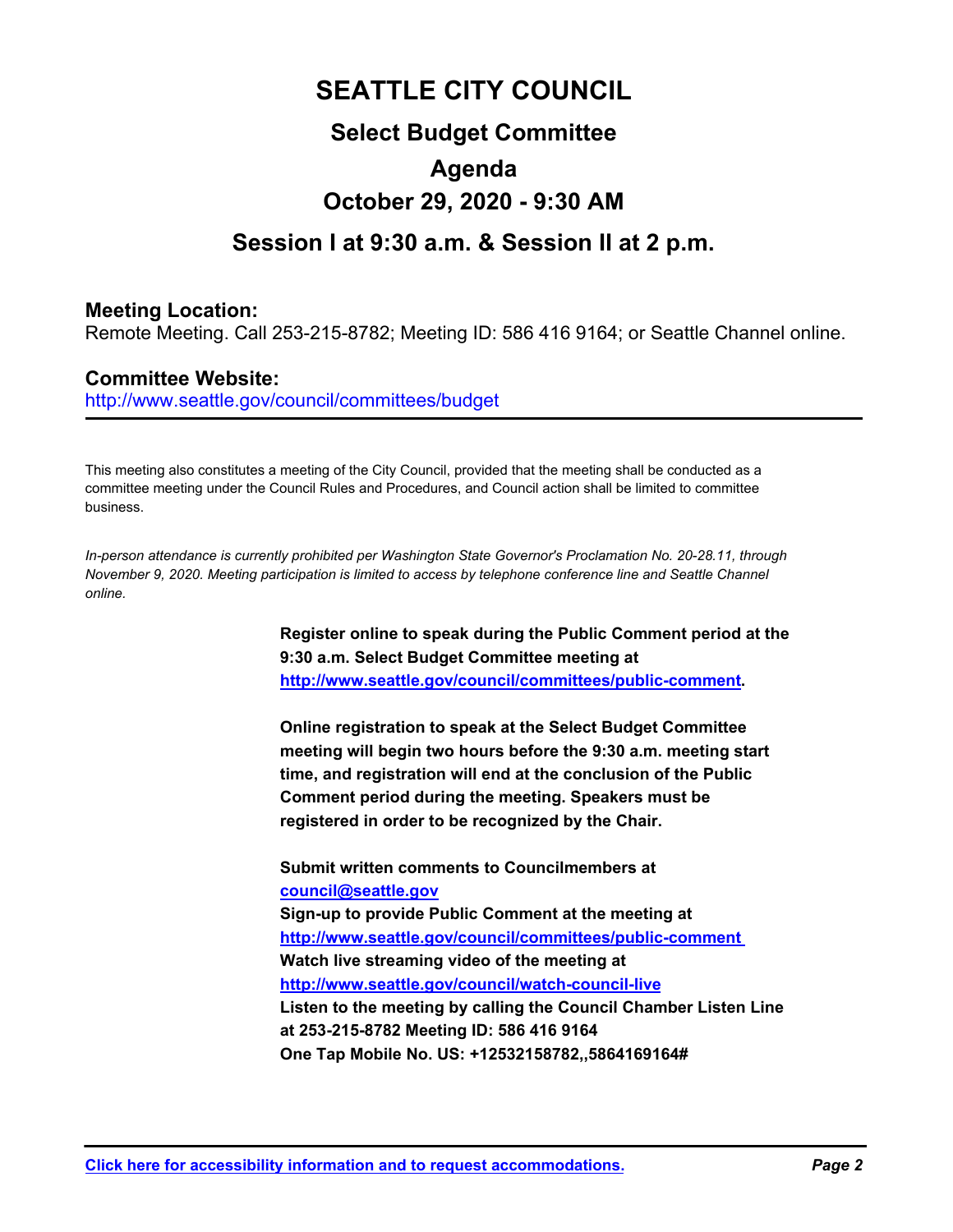*Please Note: Times listed are estimated*

#### **Council Budget Actions (CBAs) and Statements of Legislative Intent (SLIs)**

Council Central Staff will present Councilmembers' amendments to the 2021 Proposed Budget in the form of CBAs and SLIs.

#### **Session I - 9:30 a.m.**

If time permits during Session I, the Select Budget Committee may discuss agenda items in Session II.

#### **A. Call To Order**

- **B. Approval of the Agenda**
- **C. Public Comment**
- **D. Items of Business**
- **I. Citywide (CW)**
- **Add \$2.13 million GF to restore positions proposed for budgetary layoffs in HSD, OED, OPCD, SDOT, and SFD; and impose provisos** CBA [CW-001-A-00](http://seattle.legistar.com/gateway.aspx?m=l&id=/matter.aspx?key=10719) 1 **1.**

*Attachments:* [CBA CW-001-A-001](http://seattle.legistar.com/gateway.aspx?M=F&ID=85f3b44c-1796-4a28-9134-22af97ecfe7f.docx)

- **II. Finance General (FG)**
- **Add \$150,000 GF to FG to Create an Independent Economics and Forecasting Office and Impose Two Provisos** CBA [FG-001-A-001](http://seattle.legistar.com/gateway.aspx?m=l&id=/matter.aspx?key=10720) **2.**

*Attachments:* [CBA FG-001-A-001](http://seattle.legistar.com/gateway.aspx?M=F&ID=a7d0f12f-6cc7-4f22-a69e-5968b4e7d539.docx)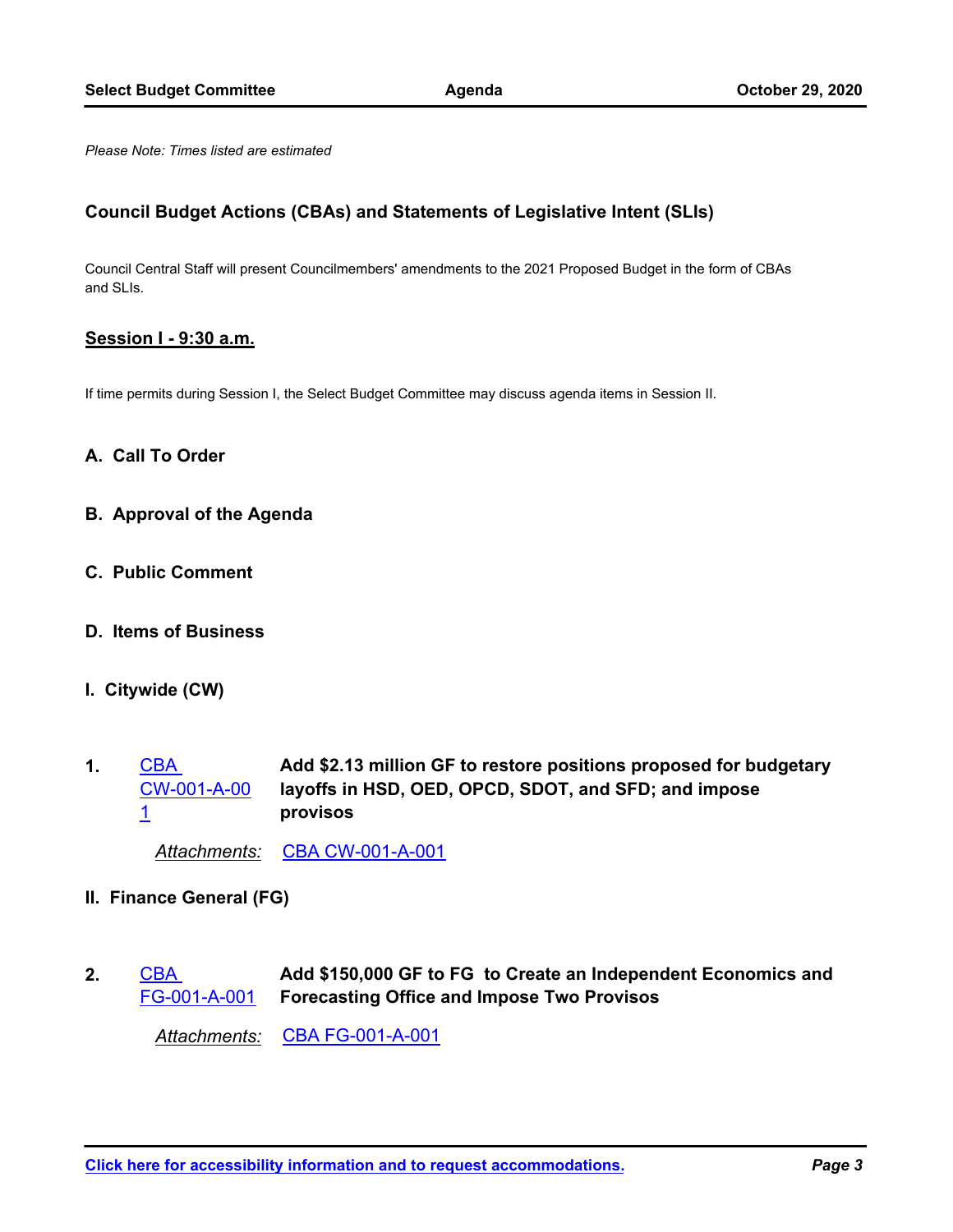**Add \$30 million GF to FG for a Strategic Investment Fund to Address Displacement and impose a proviso** CBA [FG-002-A-001](http://seattle.legistar.com/gateway.aspx?m=l&id=/matter.aspx?key=10721) **3.**

*Attachments:* [CBA FG-002-A-001](http://seattle.legistar.com/gateway.aspx?M=F&ID=f1e4c7fe-05cc-4195-873a-e9b193ccdc6b.docx)

- **III. Human Services Department (HSD)**
- CBA **Add \$60,358 GF to HSD for Age Friendly Seattle** [HSD-001-A-00](http://seattle.legistar.com/gateway.aspx?m=l&id=/matter.aspx?key=10722) 1 **4.**

*Attachments:* [CBA HSD-001-A-001](http://seattle.legistar.com/gateway.aspx?M=F&ID=ae054ebc-10aa-4363-aedb-32991e1ef21e.docx)

**Request that HSD carry forward unspent funding for senior congregate meal programs to 2021 SLI** [HSD-002-A-00](http://seattle.legistar.com/gateway.aspx?m=l&id=/matter.aspx?key=10708) 1 **5.**

*Attachments:* [SLI HSD-002-A-001](http://seattle.legistar.com/gateway.aspx?M=F&ID=f8374ff1-bef8-479a-9bc8-dc5142a0451b.docx)

CBA **Add \$85,000 GF to HSD for statewide lobbying** [HSD-003-A-00](http://seattle.legistar.com/gateway.aspx?m=l&id=/matter.aspx?key=10723) 1 **6.**

*Attachments:* [CBA HSD-003-A-001](http://seattle.legistar.com/gateway.aspx?M=F&ID=640fa73b-902c-48d8-9ab2-1481e0153e81.docx)

**Add \$46,800 GF to HSD to provide safe services at a cultural center serving the Native and Indigenous community** CBA [HSD-004-A-00](http://seattle.legistar.com/gateway.aspx?m=l&id=/matter.aspx?key=10724) 1 **7.**

*Attachments:* [CBA HSD-004-A-001](http://seattle.legistar.com/gateway.aspx?M=F&ID=ac4fec05-2f92-460c-b8dd-900fa182d6f9.docx)

**Add \$33,000 GF to HSD and \$67,000 GF to DEEL and for programs supporting Native and Indigenous children and families** CBA [HSD-005-A-00](http://seattle.legistar.com/gateway.aspx?m=l&id=/matter.aspx?key=10725) 1 **8.**

*Attachments:* [CBA HSD-005-A-001](http://seattle.legistar.com/gateway.aspx?M=F&ID=dec94af4-a5e0-43d1-a664-1d1e7d38ec60.docx)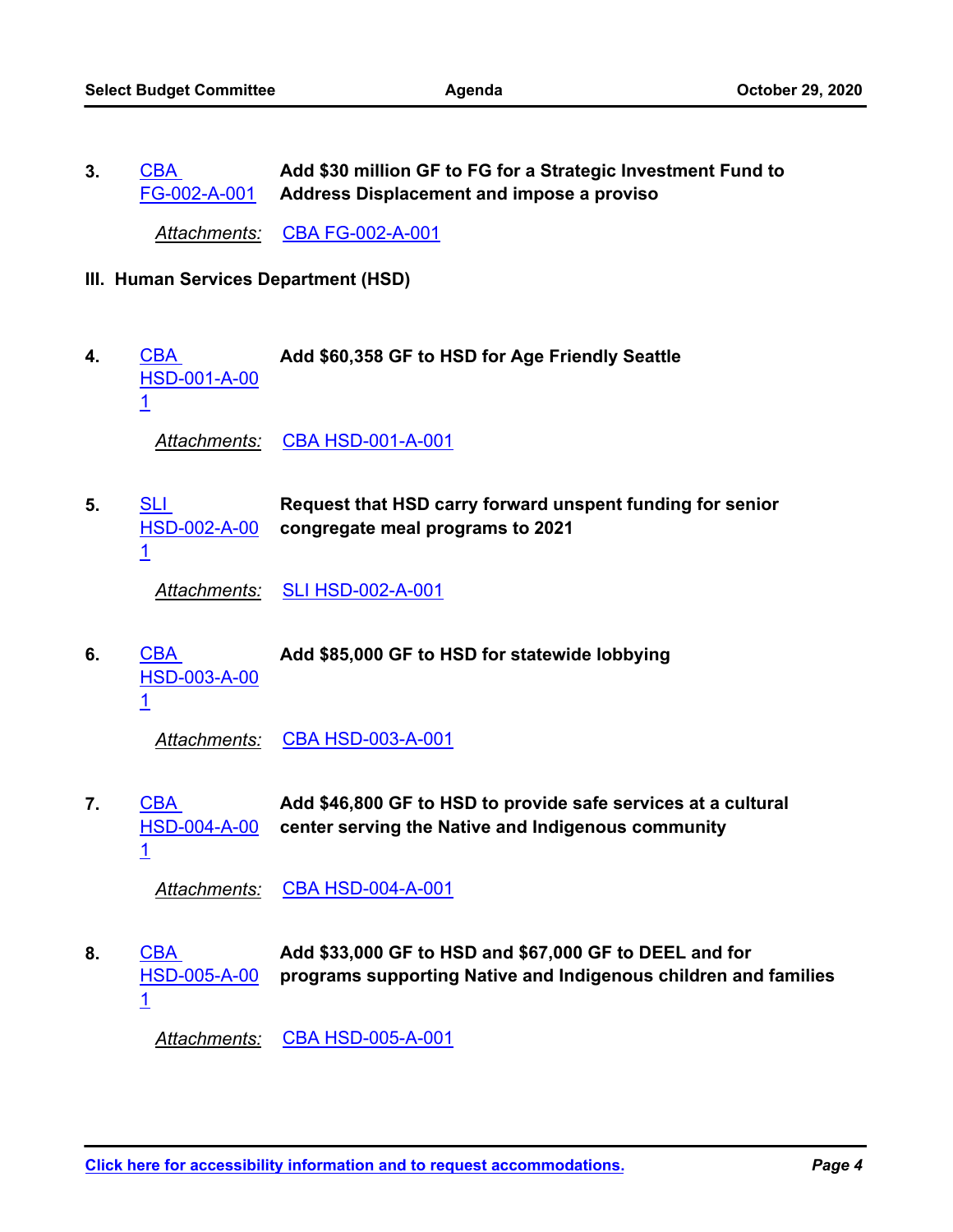| 9. | SLI. | Request that HSD provide a report on demand and costs for |
|----|------|-----------------------------------------------------------|
|    |      | HSD-006-A-00 citywide diversion program by August 2, 2021 |
|    |      |                                                           |

*Attachments:* [SLI HSD-006-A-001](http://seattle.legistar.com/gateway.aspx?M=F&ID=73ccab94-74bc-4b79-8430-5c7fd5547cd4.docx)

**Add \$80,000 GF to HSD for commercial sexual exploitation services** CBA [HSD-007-A-00](http://seattle.legistar.com/gateway.aspx?m=l&id=/matter.aspx?key=10726) 1 **10.**

*Attachments:* [CBA HSD-007-A-001](http://seattle.legistar.com/gateway.aspx?M=F&ID=41dabbb3-9626-4a33-8db9-f5050b7b42ce.docx)

**Cut \$10 million from FG for Equitable Communities Initiative, add \$10 million to HSD for community-led public safety investments, and impose a proviso** CBA [HSD-008-A-00](http://seattle.legistar.com/gateway.aspx?m=l&id=/matter.aspx?key=10727) 1 **11.**

*Attachments:* [CBA HSD-008-A-001](http://seattle.legistar.com/gateway.aspx?M=F&ID=03434f1b-1cad-46b9-8bec-aa37de1ddf7c.docx)

**Cut \$1.4 million from FG, add \$1.4 million to HSD for drug user health services, and impose a proviso** CBA [HSD-009-A-00](http://seattle.legistar.com/gateway.aspx?m=l&id=/matter.aspx?key=10728) **12.**

1

*Attachments:* [CBA HSD-009-A-001](http://seattle.legistar.com/gateway.aspx?M=F&ID=58a0b55c-9aed-4b0f-858b-70410715a4bf.docx)

**Add \$200,000 GF to HSD to increase harm reduction programs and impose a proviso CBA** [HSD-050-A-00](http://seattle.legistar.com/gateway.aspx?m=l&id=/matter.aspx?key=10756) 1 **13.**

*Attachments:* [CBA HSD-050-A-001](http://seattle.legistar.com/gateway.aspx?M=F&ID=abcb8fb4-7cf9-41e1-a9fa-c3a52a99afb5.docx)

- **IV. Seattle Fire Department (SFD)**
- **Add \$337,702 GF, add two Positions to SFD for Health One Expansion, and impose a proviso on HSD to support the Health One program CBA** [SFD-001-A-00](http://seattle.legistar.com/gateway.aspx?m=l&id=/matter.aspx?key=10740) 1 **14.**

*Attachments:* [CBA SFD-001-A-001](http://seattle.legistar.com/gateway.aspx?M=F&ID=d1645925-9889-47c0-985f-f4efef8f2a2e.docx)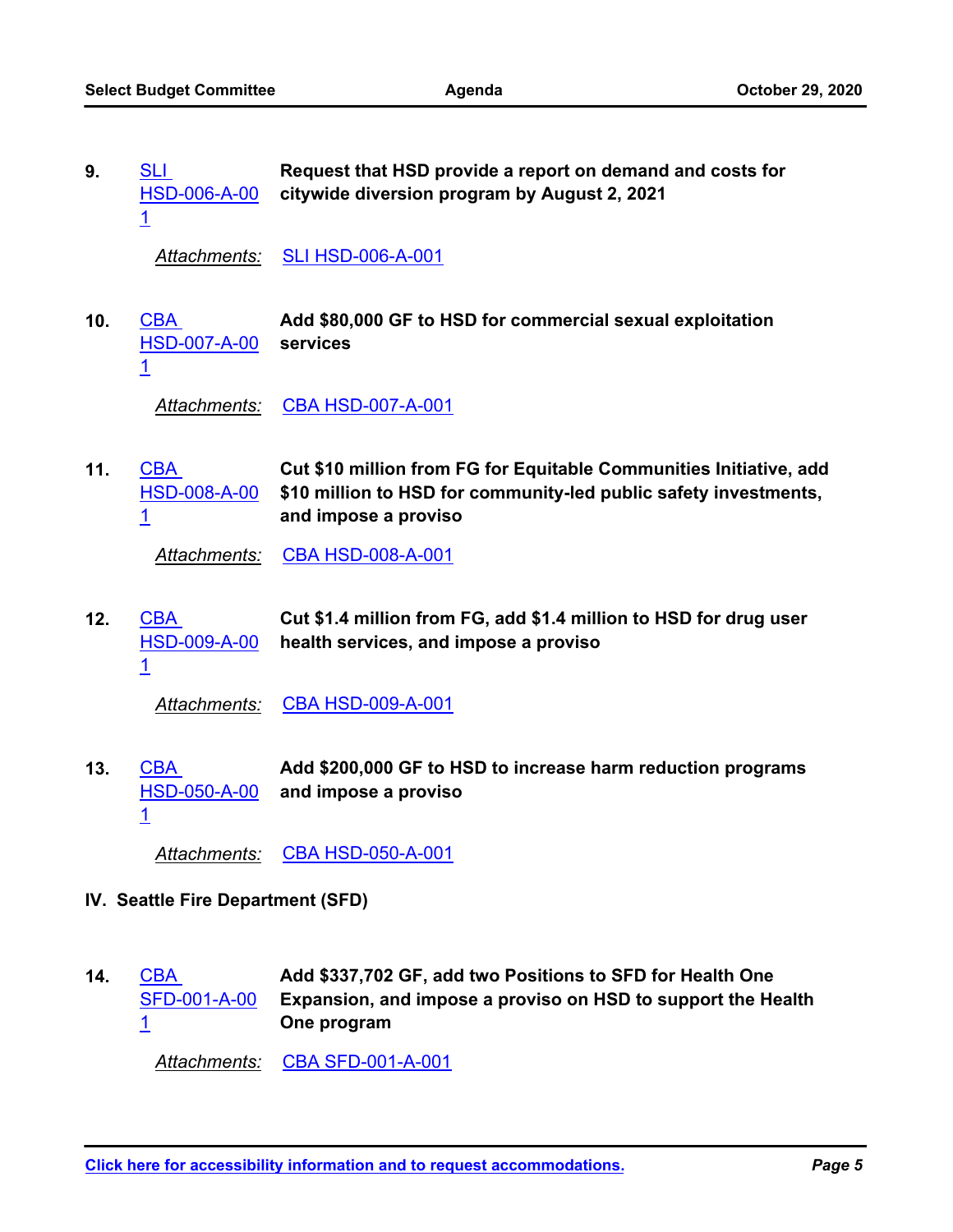| 15. | <b>CBA</b><br>SFD-002-A-00<br><u>1</u>        | Add \$383,000 GF to SFD to fund Automated External<br>Defibrillators, Lucas Devices, and Ballistic Sets |
|-----|-----------------------------------------------|---------------------------------------------------------------------------------------------------------|
|     | Attachments:                                  | <b>CBA SFD-002-A-001</b>                                                                                |
| 16. | <b>CBA</b><br><b>SFD-003-A-00</b><br><u>1</u> | Add \$1.6 million GF to SFD to restore recruit class and testing<br>cuts                                |
|     | Attachments:                                  | <b>CBA SFD-003-A-001</b>                                                                                |
| 17. | CBA<br><b>SFD-004-A-00</b><br><u>1</u>        | Add \$141,000 GF and 1.0 FTE to SFD to fund a Consulting Nurse                                          |
|     | Attachments:                                  | <b>CBA SFD-004-A-001</b>                                                                                |
| 18. | <b>CBA</b><br>SFD-005-A-00<br>$\overline{1}$  | Add \$150,000 GF and 1.0 FTE to SFD to fund a Crisis Counselor                                          |
|     | Attachments:                                  | <b>CBA SFD-005-A-001</b>                                                                                |

#### **Session II - 2:00 p.m.**

If time permits during Session I, the Select Budget Committee may discuss agenda items in Session II.

#### **V. Office of Sustainability and Environment (OSE)**

SLI **Request that OSE collaborate on developing a carbon excise tax** [OSE-001-A-00](http://seattle.legistar.com/gateway.aspx?m=l&id=/matter.aspx?key=10710) 1 **19.**

*Attachments:* [SLI OSE-001-A-001](http://seattle.legistar.com/gateway.aspx?M=F&ID=33d2d692-4d37-44d7-928f-02dbd994460f.docx)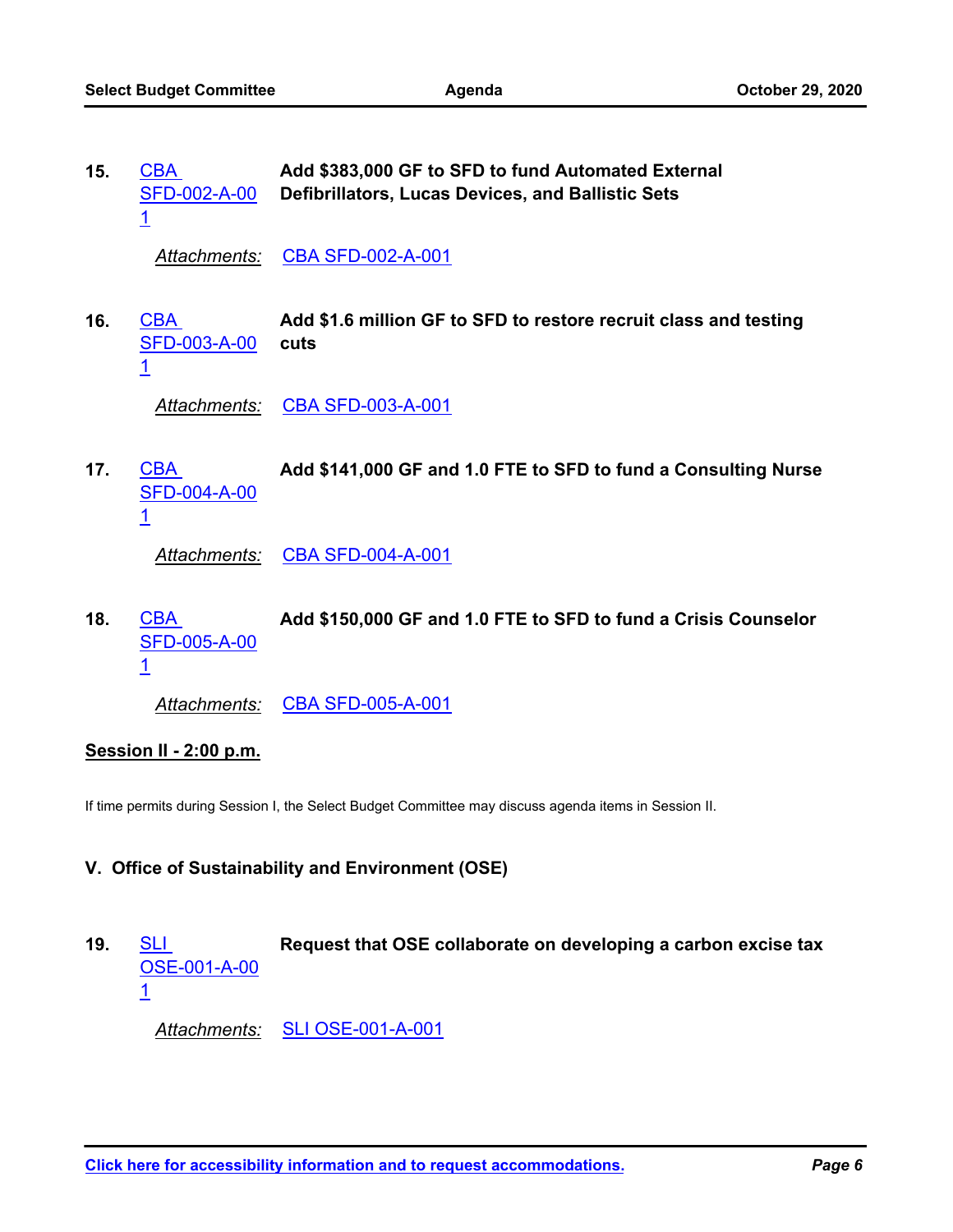CBA **Add \$132,000 GF to OSE for the Green New Deal Advisor position** [OSE-002-A-00](http://seattle.legistar.com/gateway.aspx?m=l&id=/matter.aspx?key=10729) 1 **20.**

*Attachments:* [CBA OSE-002-A-001](http://seattle.legistar.com/gateway.aspx?M=F&ID=28237396-d49f-46cf-bb28-382e8ffd73c2.docx)

**Add \$150,000 GF and 1.0 FTE Senior Planning and Development Specialist to OSE for Energy Benchmarking and Building Tune-Ups** CBA [OSE-003-A-00](http://seattle.legistar.com/gateway.aspx?m=l&id=/matter.aspx?key=10730) 1 **21.**

*Attachments:* [CBA OSE-003-A-001](http://seattle.legistar.com/gateway.aspx?M=F&ID=fbcca694-910b-40fd-9ac9-a28f1fd49dce.docx)

CBA **Add \$140,000 GF to OSE for the Climate Policy Advisor position** [OSE-004-A-00](http://seattle.legistar.com/gateway.aspx?m=l&id=/matter.aspx?key=10731) 1 **22.**

*Attachments:* [CBA OSE-004-A-001](http://seattle.legistar.com/gateway.aspx?M=F&ID=69692de0-47de-4d5c-8a98-93cefc40323d.docx)

CBA **Add \$1.8 million GF to OSE for the Fresh Bucks program** [OSE-005-A-00](http://seattle.legistar.com/gateway.aspx?m=l&id=/matter.aspx?key=10732) 1 **23.**

*Attachments:* [CBA OSE-005-A-001](http://seattle.legistar.com/gateway.aspx?M=F&ID=28cc1f9c-ba2e-469b-b10f-56f2d53834f8.docx)

**Request that OSE propose a plan for consolidating urban forestry functions** <u>SLI</u> [OSE-006-A-00](http://seattle.legistar.com/gateway.aspx?m=l&id=/matter.aspx?key=10711) 1 **24.**

*Attachments:* [SLI OSE-006-A-001](http://seattle.legistar.com/gateway.aspx?M=F&ID=c3de5e41-b4ef-4eed-a493-8ccb309ec5fb.docx)

- **VI. Seattle Parks and Recreation (SPR)**
- **Add \$150,000 GF to SPR to fund a feasibility study for a Georgetown Community Center** CBA [SPR-001-A-00](http://seattle.legistar.com/gateway.aspx?m=l&id=/matter.aspx?key=10745) 1 **25.**

*Attachments:* [CBA SPR-001-A-001](http://seattle.legistar.com/gateway.aspx?M=F&ID=4555c19b-6310-46a7-bc3d-398a0328dd58.docx)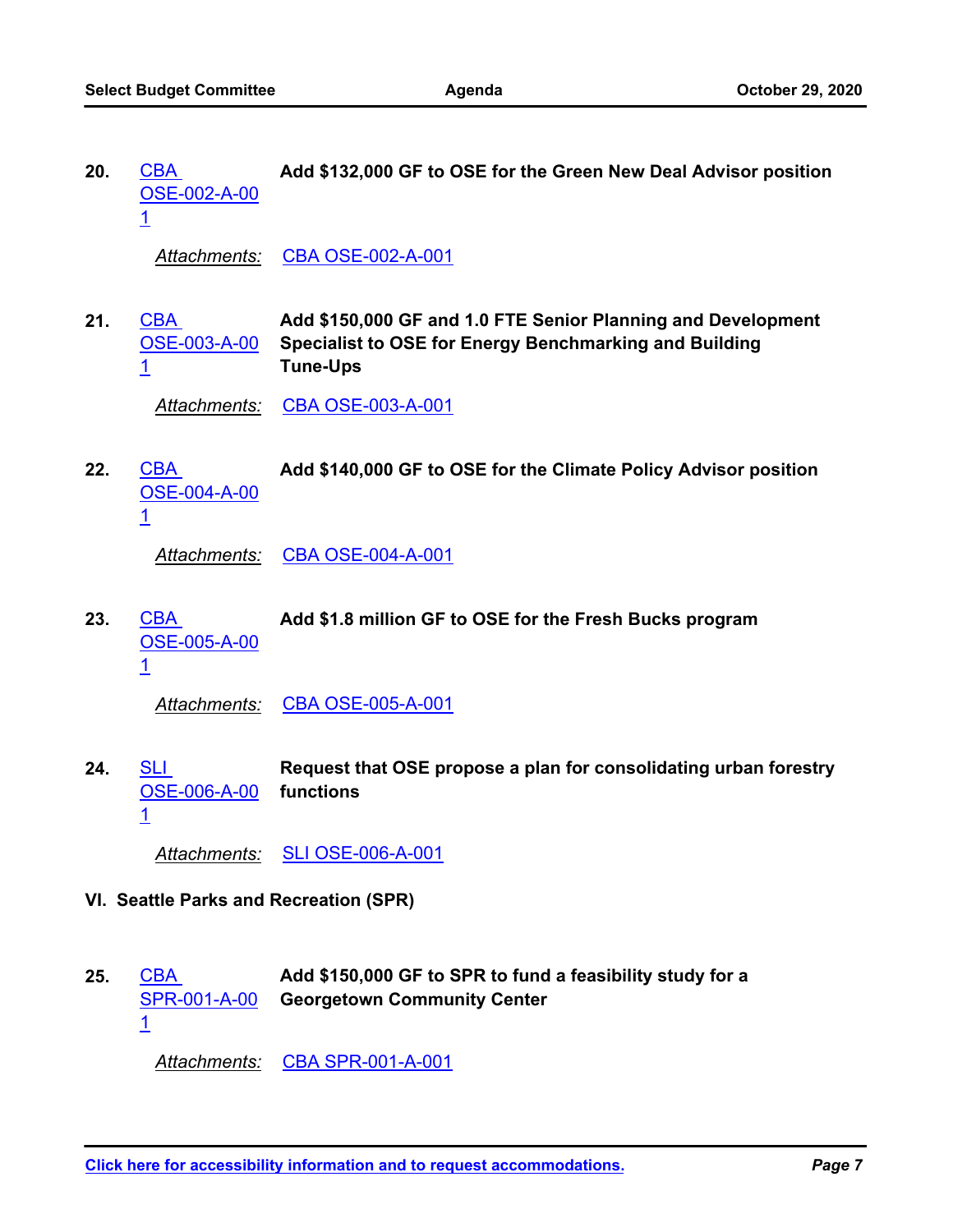| 26.                                                            | <b>CBA</b><br>SPR-002-A-00<br>$\overline{1}$        | Add \$50,000 REET I to SPR for the Neighborhood Response<br>Program (MC-PR-41024) and amend CIP accordingly          |
|----------------------------------------------------------------|-----------------------------------------------------|----------------------------------------------------------------------------------------------------------------------|
|                                                                | Attachments:                                        | CBA SPR-002-A-001<br>CBA SPR-002-A-001 - CIP Attachment                                                              |
| 27.                                                            | <b>SLI</b><br>SPR-003-A-00<br>$\overline{1}$        | Request SPR to conduct feasibility study for activating East<br>Queen Anne Green Belt                                |
|                                                                | Attachments:                                        | <b>SLI SPR-003-A-001</b>                                                                                             |
| 28.                                                            | <b>SLI</b><br><b>SPR-004-A-00</b><br>$\overline{1}$ | Request SPR to study potential development of a park on<br><b>SDOT-owned land at Mercer and Dexter intersection</b>  |
|                                                                | Attachments:                                        | <b>SLI SPR-004-A-001</b>                                                                                             |
| 29.                                                            | <b>SLI</b><br><b>SPR-005-A-00</b><br>$\overline{1}$ | Request SPR to design and place signage at Licton Springs                                                            |
|                                                                | Attachments:                                        | <b>SLI SPR-005-A-001</b>                                                                                             |
| VII. Seattle Department of Construction and Inspections (SDCI) |                                                     |                                                                                                                      |
| 30.                                                            | <b>CBA</b><br><b>SDCI-001-A-0</b>                   | Add \$99,033 GF and 1 FTE Housing and Zoning Technician to<br>SDCI for tenant outreach and Property Owner and Tenant |

*Attachments:* [CBA SDCI-001-A-001](http://seattle.legistar.com/gateway.aspx?M=F&ID=629a4642-77ba-4a42-b84b-1761b7847e80.docx)

01

**Assistance Group staffing**

**Add 1 FTE Arborist and 1 FTE Housing and Zoning Inspector to SDCI and \$275,237 GF to fund the positions to improve enforcement of tree regulations CBA** [SDCI-002-A-0](http://seattle.legistar.com/gateway.aspx?m=l&id=/matter.aspx?key=10734) 01 **31.**

*Attachments:* [CBA SDCI-002-A-001](http://seattle.legistar.com/gateway.aspx?M=F&ID=f47815b1-f1ef-44c2-8e6a-f2e13ee21706.docx)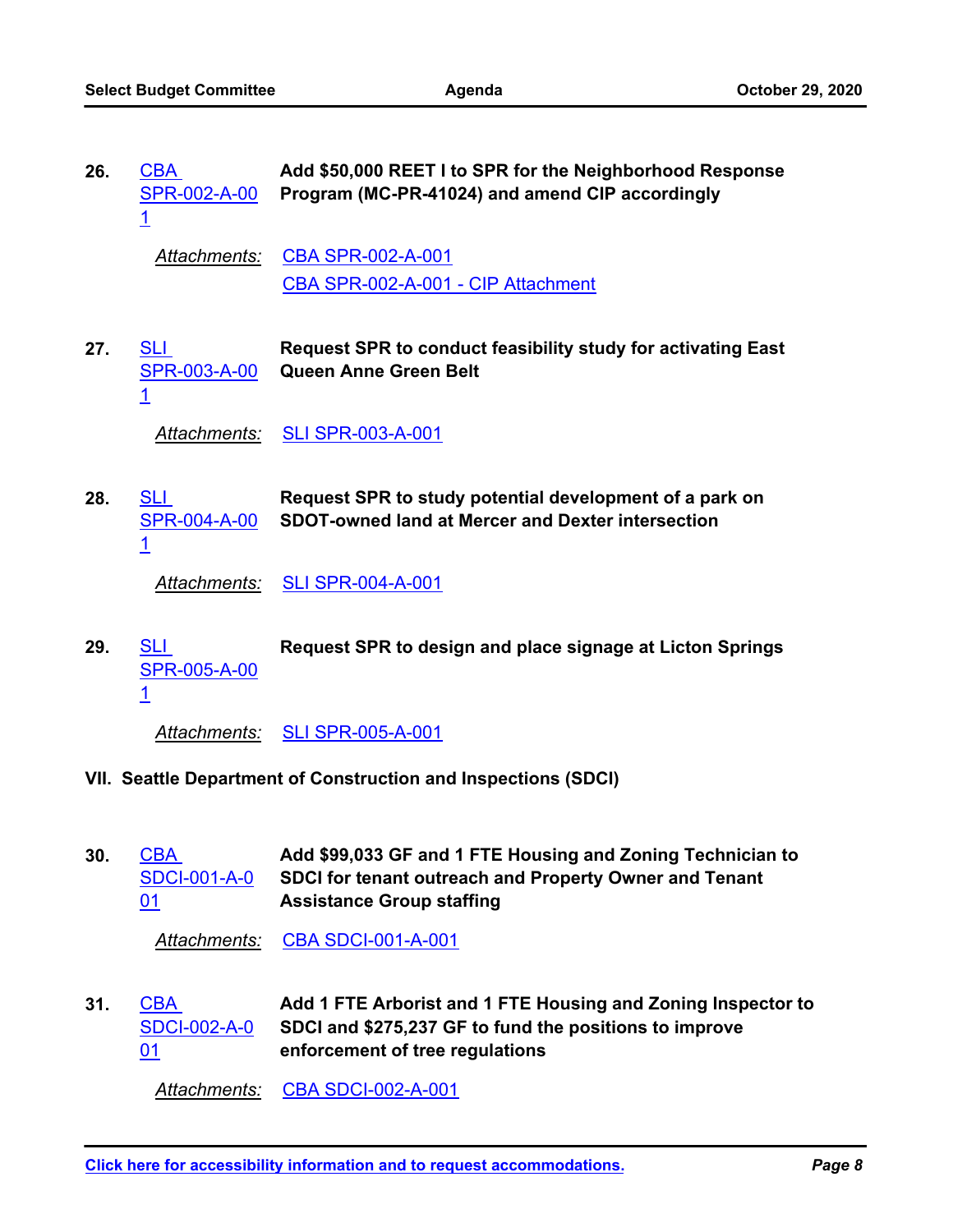| 32. | <u>SLI</u><br><b>SDCI-003-A-0</b><br>01  | <b>Report by SDCI on permit processing times</b>                                           |
|-----|------------------------------------------|--------------------------------------------------------------------------------------------|
|     |                                          | Attachments: SLI SDCI-003-A-001                                                            |
| 33. | CBA<br>SDCI-004-A-0 other services<br>01 | Add \$500,000 GF to SDCI for tenant outreach, education, and                               |
|     |                                          | Attachments: CBA SDCI-004-A-001                                                            |
| 34. | <u>SLI</u><br><b>SDCI-005-A-0</b><br>01  | Report by SDCI on transferable rental histories                                            |
|     |                                          | Attachments: SLI SDCI-005-A-001                                                            |
| 35. | <u>SLI</u><br><b>SDCI-006-A-0</b><br>01  | Report by SDCI on standard residential lease terms                                         |
|     |                                          | Attachments: SLI SDCI-006-A-001                                                            |
| 36. | <b>CBA</b><br><b>SDCI-007-A-0</b><br>01  | Add \$750,000 GF to SDCI for eviction legal defense                                        |
|     |                                          | Attachments: CBA SDCI-007-A-001                                                            |
| 37. | CBA<br><b>SDCI-008-A-0</b><br>01         | Add \$500,000 GF to SDCI for tenant outreach, education,<br>organizing, and other services |
|     |                                          | Attachments: CBA SDCI-008-A-001                                                            |